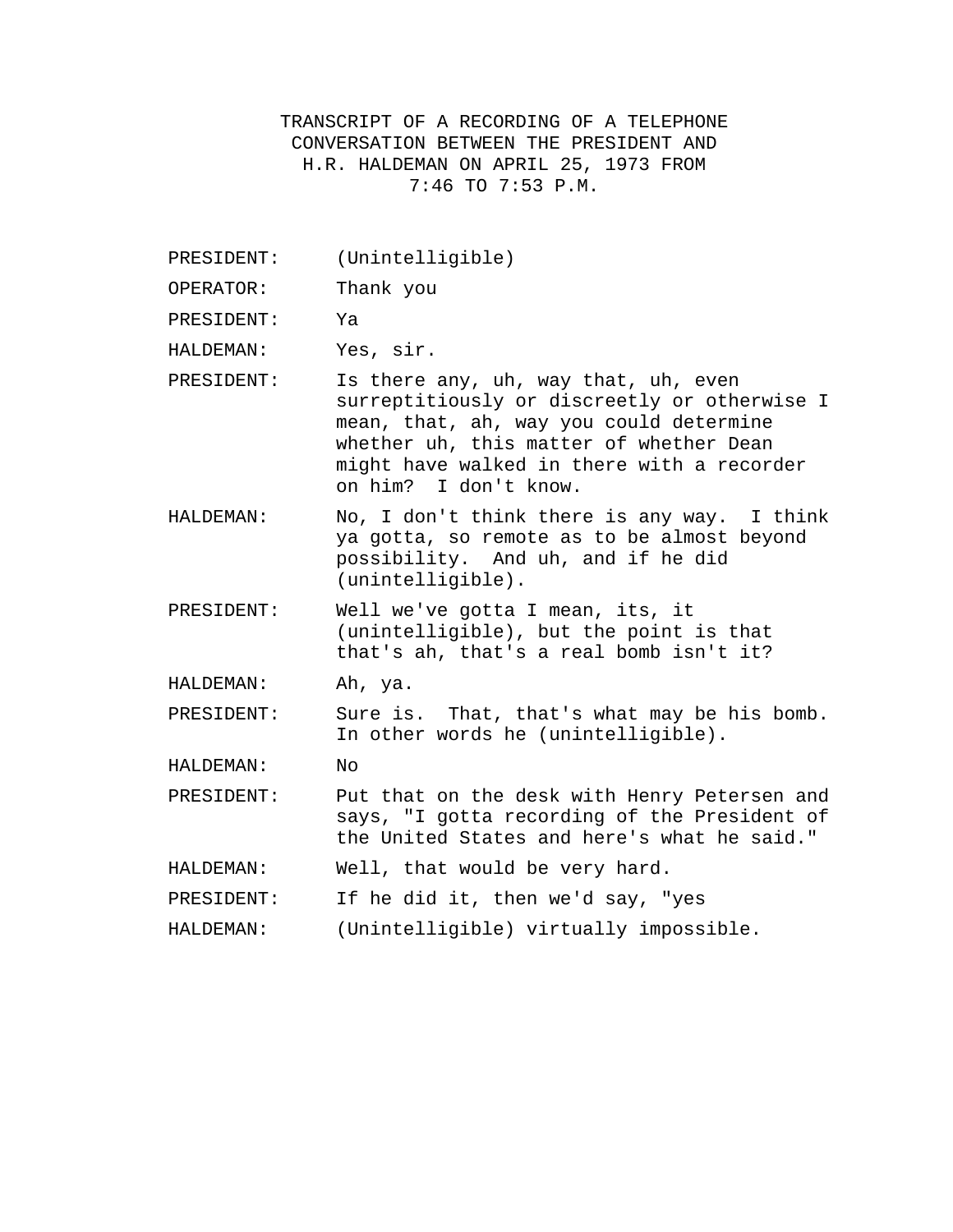APRIL 25, 1973 FROM 7:46 TO 7:53 P.M. 2

PRESIDENT: (Unintelligible) Not virtually impossible. If he did it we'd say, "Yes, sir, that was a recording and I was investigating

HALDEMAN: That's right.

PRESIDENT: On the other hand (laughs) it'd be god damn hard on, I mean, he'd run that in the press that'd be (unintelligible)

HALDEMAN: Yeah

PRESIDENT: Well, no way to, no way to find out is there?

HALDEMAN: No, there isn't any, there isn't any (unintelligible) no way anybody would know

PRESIDENT: We have no

HALDEMAN: Except him.

PRESIDENT: record of uh, we don't have any (unintelligible) as to whether he has done

HALDEMAN: None

PRESIDENT: that before, have we?

HALDEMAN: None. We have no evidence at any time under any circumstances, and I've, you know, been involved in enough, you know, what is going on that I, I just find it impossible to think that, that there would (unintelligible) you know, it could possibly be the case.

PRESIDENT: Ummh. One thing about those things, you think that you know when a fellow walks into me, and I didn't look at him that closely, but you were there, god damn I mean, I, I'd think that it's a little, it's, it's, even the smallest ones are bulky enough that you mean, with a fellow like Dean you'd sort of see that wouldn't ya, where do you carry them, in your hip pocket or your breast pocket?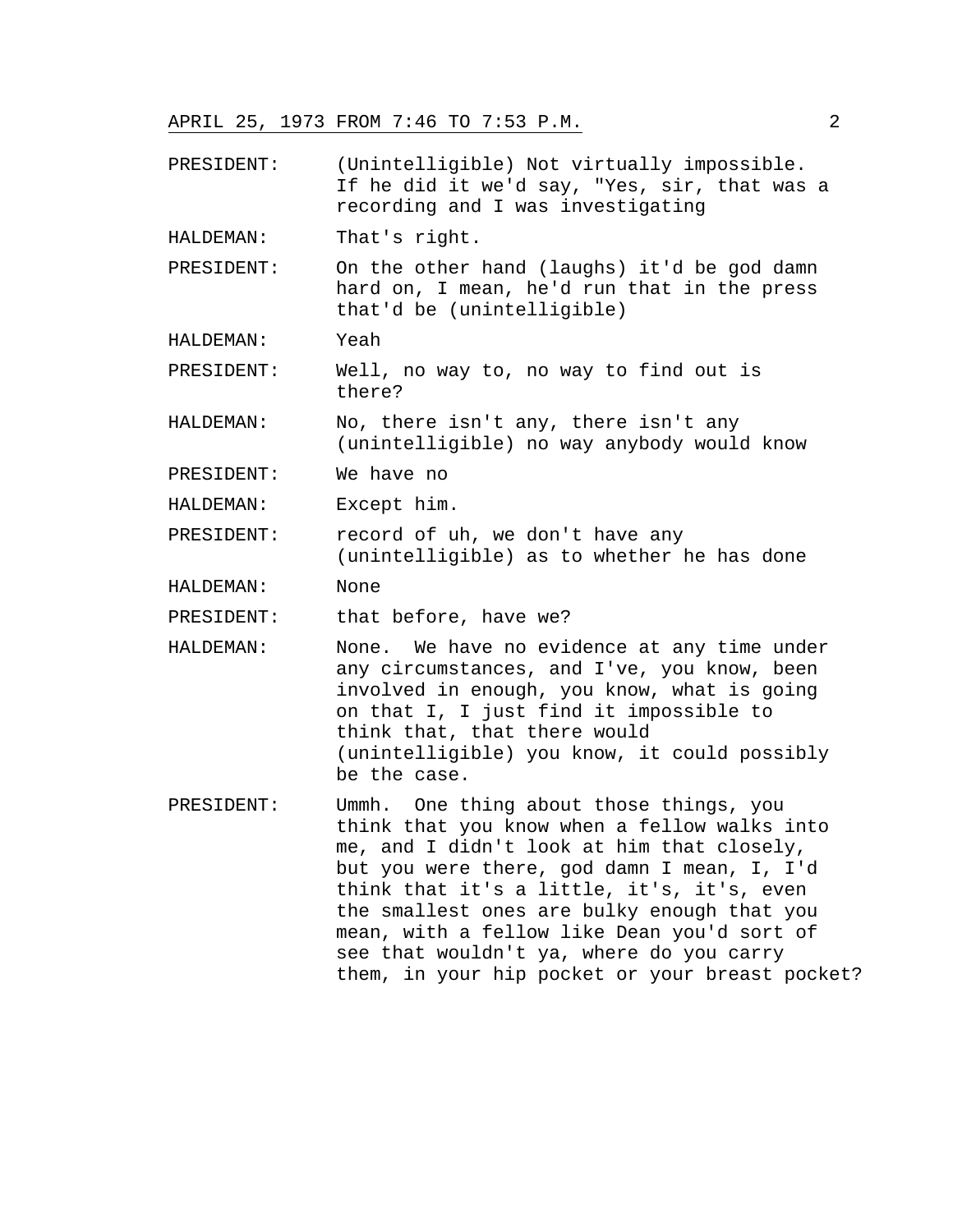## APRIL 25, 1974 FROM 7:46 TO 7:53 P.M. 3

- HALDEMAN: Oh, under your arm, you know, where they carry a pistol holster or something.
- PRESIDENT: Um hmm, ya. Well
- HALDEMAN: (Unintelligible) I really don't think it's--it's so remote as to be almost beyond the
- PRESIDENT: Ya, ya
- HALDEMAN: ...realm of possibility
- PRESIDENT: In this matter nothing is beyond the realm of possibility. (laughter)
- HALDEMAN: No, that's true but ah
- PRESIDENT: Ya
- HALDEMAN: And, and
- PRESIDENT: But of course we draw the sword on that if ah, if ah
- HALDEMAN: (clears throat) I think if, if that's the subject he has in mind, that he, he's just going to do it on the basis of his own, you know, his own record afterwards, there's no check.

PRESIDENT: Oh well, on that we'll destroy him.

- HALDEMAN: And ah
- PRESIDENT: Its his word against
- HALDEMAN: You know from the big (unintelligible)
- PRESIDENT: His word against
- HALDEMAN: Something like that
- PRESIDENT: His word--what? His word against the President's the ah, the ah, (unintelligible) you were there but particularly the President's on that (unintelligible). The only other thing is of course his conversation with regard to the, I mean, the little slip in your office about the...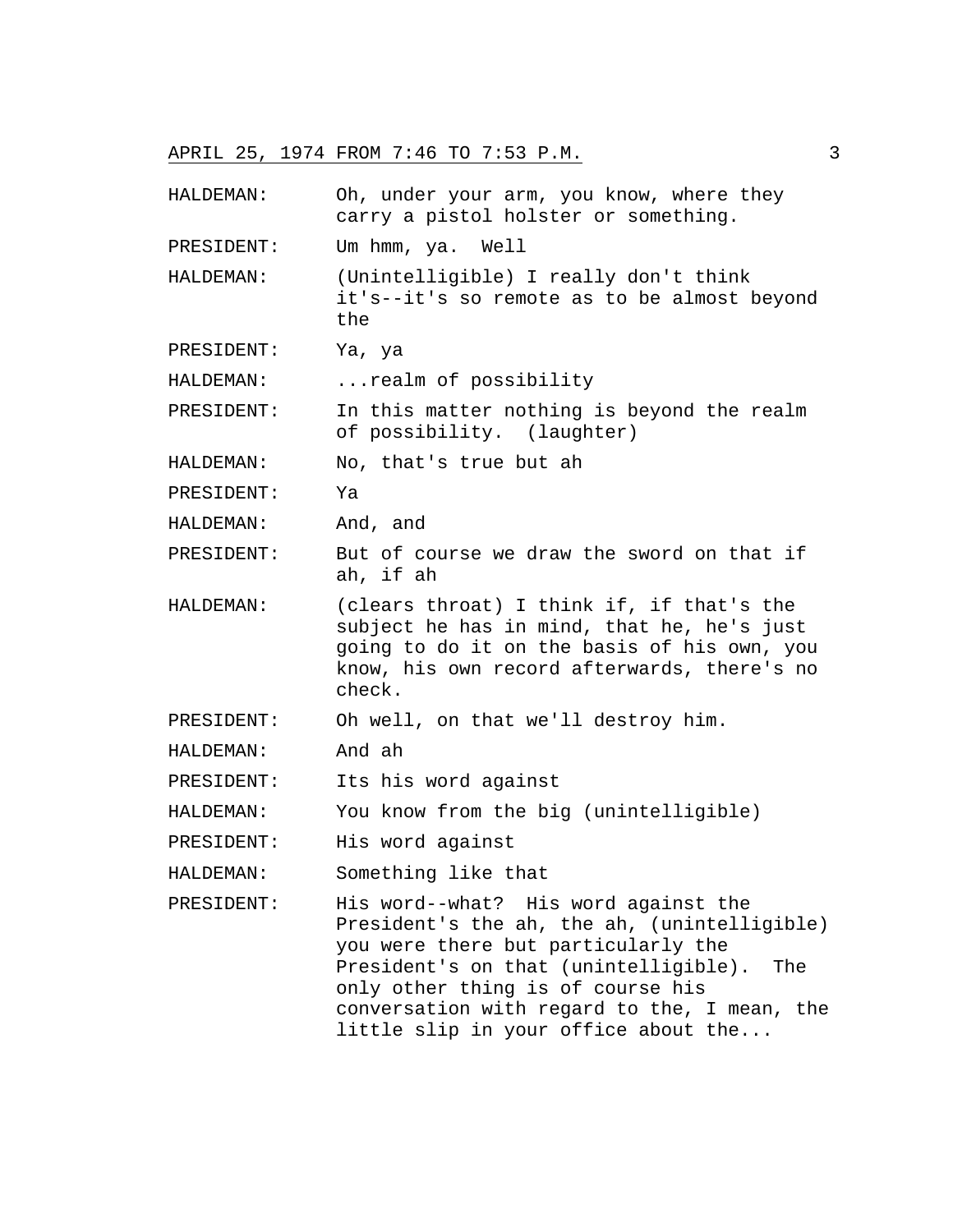HALDEMAN: But that.

PRESIDENT: That was so casual.

- HALDEMAN: I don't think you're going to have, the problem with that. I mean, other than, other than perhaps an effort to, to base it on his conversation and you know, his memorandum afterwards of had he done something like that, but he didn't usually do that.
- PRESIDENT: Didn't he?

HALDEMAN: Ummh ummh

PRESIDENT: He didn't write conversations memorandum?

HALDEMAN: Not usually.

PRESIDENT: Hm. He probably did on this one. But uh, (unintelligible)

- HALDEMAN: As I said it sounds as if he had notes which you, you said he thought he did (unintelligible) you know he might have used that ah
- PRESIDENT: Ya that, but I mean, but he didn't make any notes in any conversation I ever had with him, he always sat there and then-probably as a (unintelligible) with a good memory, you can go back and write everything down you can remember.

HALDEMAN: Ya, ya.

PRESIDENT: But ah, he's always had or made a memorandum of the conversation afterwards and I said this and that, on the other hand, Ziegler had a good point about Dean which he made a few days ago, he said John Dean's credibility is nil because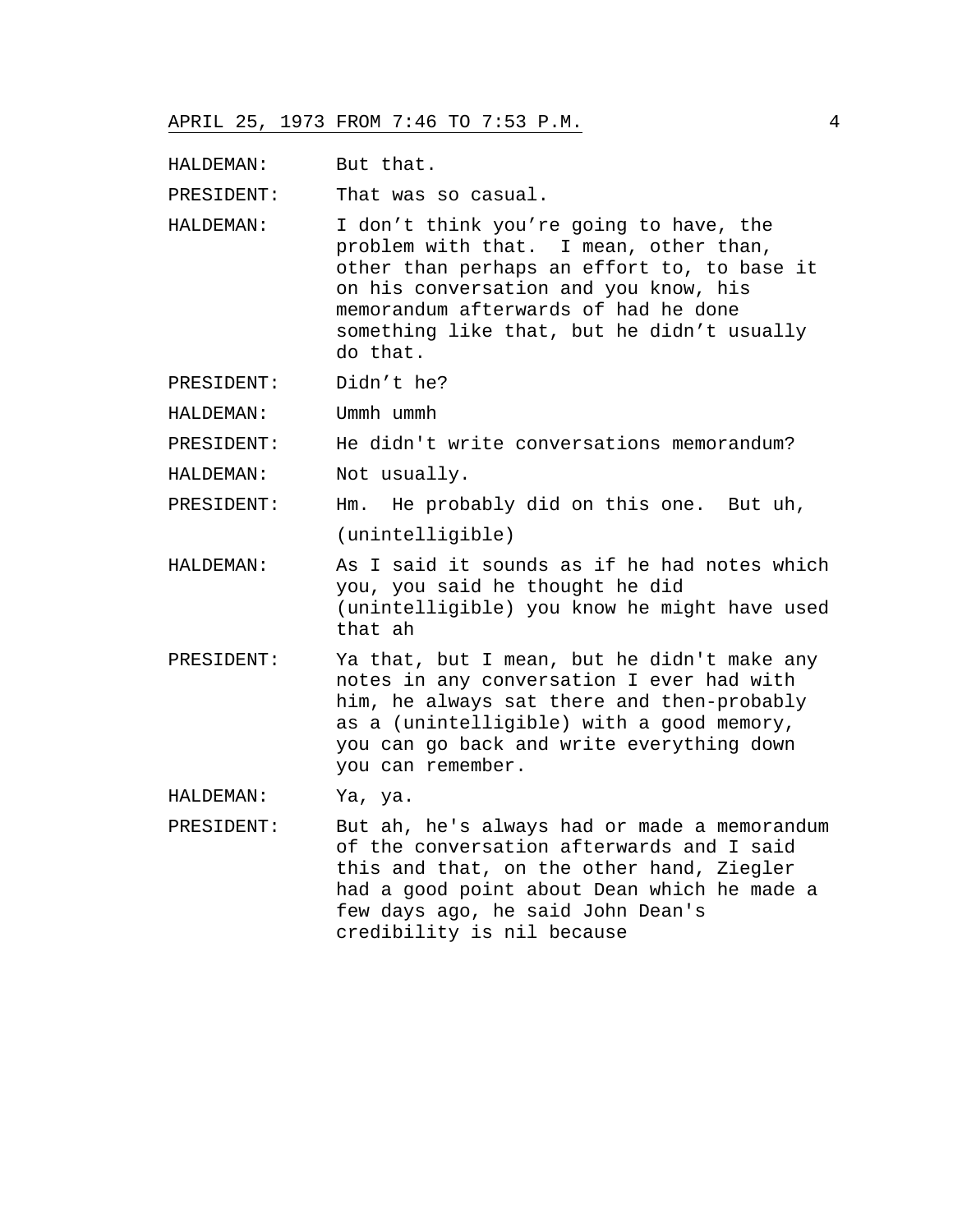HALDEMAN: Right.

PRESIDENT: The Dean report has proved to be false and everything else and

HALDEMAN: Right.

PRESIDENT: And you have something to say and that' what we gotta have in mind here now without you and John to get too god damned discouraged about this because basically John Dean, ah, his report, uh, that he now claims that he didn't make, his subornation of perjury, his everything else

HALDEMAN: That's right.

- PRESIDENT: He's ah, who the hell is to believe what he's going to say now, and he's saying it now for what purpose? He's going to be, of course, saying, "Well I, they're making me the scape goat and all the rest, and therefore I'm going to tell all," and he's going, and as he says, "I'll try this," his attorney says, "This administration right up to the President," he didn't say the President, but you know that's what they said.
- HALDEMAN: Yeah, but that's (unintelligible) the purpose--when you get down to trying to do it, they got a very tough time.
- PRESIDENT: Purpose of course was to get everybody- which now the Prosecutor Chuck, Bob, is not about to give 'em.

HALDEMAN: Really?

PRESIDENT: No, sir, they're not. Oh, Petersen says that I said, "Now alright, you make your judgment on your own," I said, "not on my behalf. He said "No," he says, "he's just--much involved as a principal. We just can't do it." And frankly I think it's just as well. I think if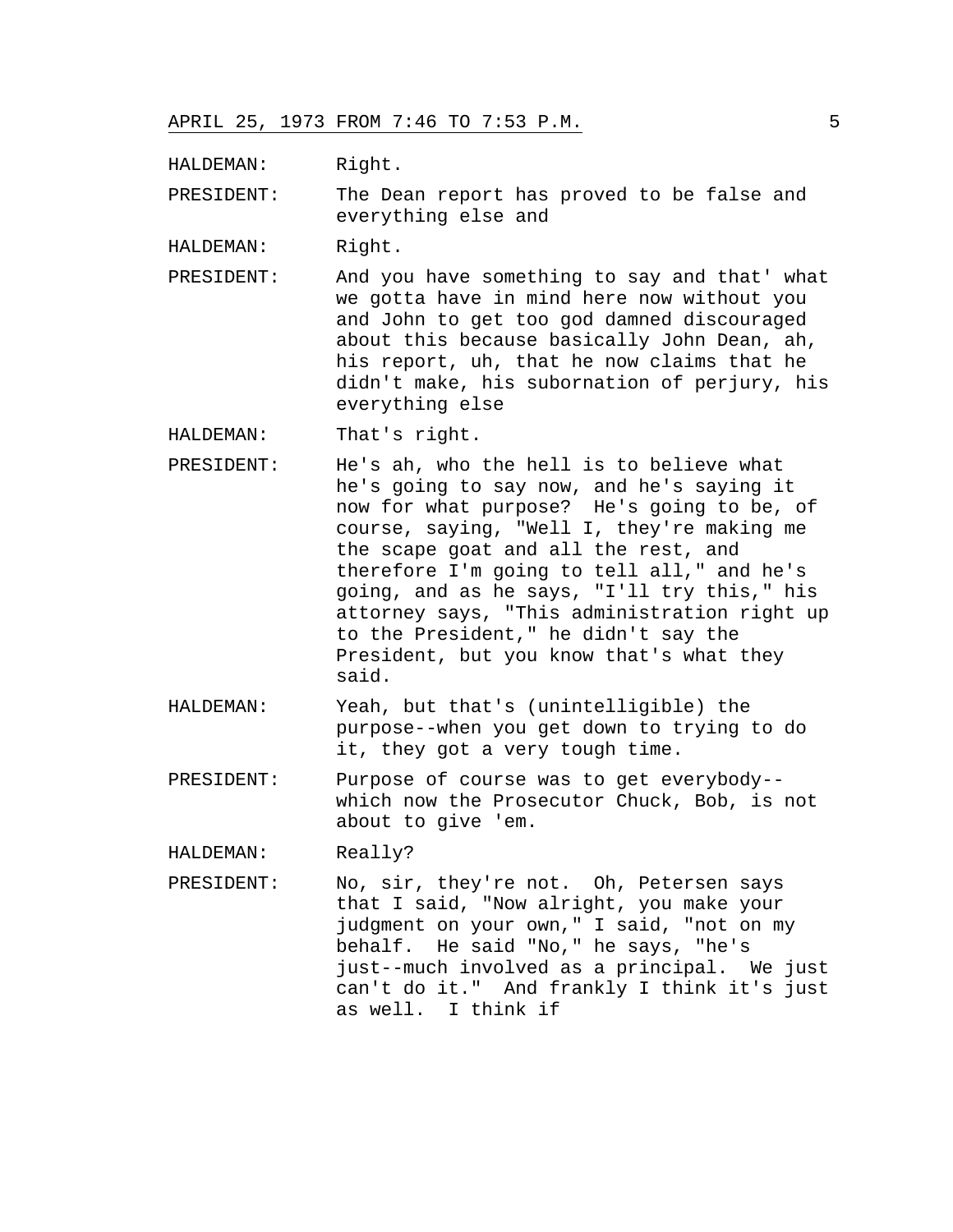HALDEMAN: He's right.

PRESIDENT: I think if you--I think if you're in a position now, that if you gave him immunity, he would sit there the rest of our lives.

- HALDEMAN: That's right.
- PRESIDENT: Hanging it over ya, and the point is that ah, now if he's going to have this pissing contest (unintelligible) all right, bring it out and fight it out and it'll be a bloody god damn thing, you know in a strange kind of way that's life, isn't it (unintelligible) probably be understood and be rough as a cob, an we'll survive and some people you'll even find (unintelligible) in Mississippi you'll find a half a dozen people that will be for the President.
- HALDEMAN: (Laughs) Be a lot more than that.
- PRESIDENT: (unintelligible) No. We do still have some support in the country, I hope. But, uh

HALDEMAN: Yep.

PRESIDENT: But we shall see, do you agree?

HALDEMAN: Absolutely.

PRESIDENT: (Laughs)

HALDEMAN: No question.

PRESIDENT: Ya, ya, that's right despite all the polls and all the rest, I think there's still a hell of a lot of people out there, and from what I've seen, they're--you know, they, they want to believe, that's the point, isn't it?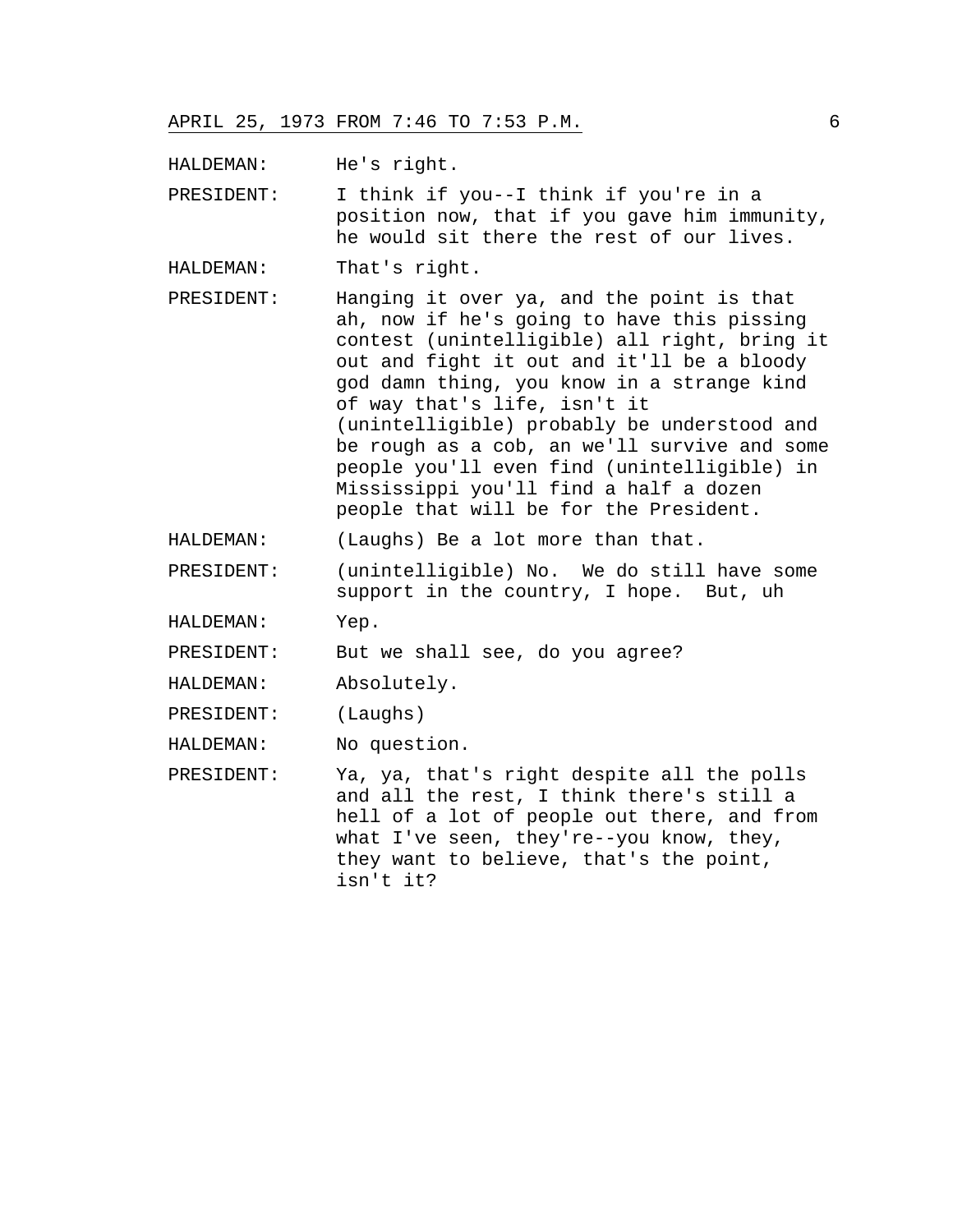APRIL 25, 1973 FROM 7:46 TO 7:53 P.M. 7

HALDEMAN: Why sure. Want to, and do.

PRESIDENT: All right. By the way, I thought there was just a th--thought that maybe you could check th--that thing

HALDEMAN: No

PRESIDENT: But there no way you can check it.

HALDEMAN: There isn't anything to check.

PRESIDENT: You've never heard that, uh, that he's ever done that before.

HALDEMAN: Never, never.

PRESIDENT: Um hmm. Although as I say, if worse comes to worse, an he has one, well, we've got one. (Laughs).

HALDEMAN: Yup

PRESIDENT: No. But what I mean is—you've gotta live with it, that's it...

HALDEMAN: Well know it's there at least, an uh--

PRESIDENT: That's right, that's right, that's right. Tommorrow th-, th-, the-, there's a little left on what the one you had this day, right?

HALDEMAN: Yep

PRESIDENT: Um hmm. But-but you were there during that discussion.

HALDEMAN: yep

PRESIDENT: And I suppose that we problably discussed how the hell we get the 120, right? I don't remember it.